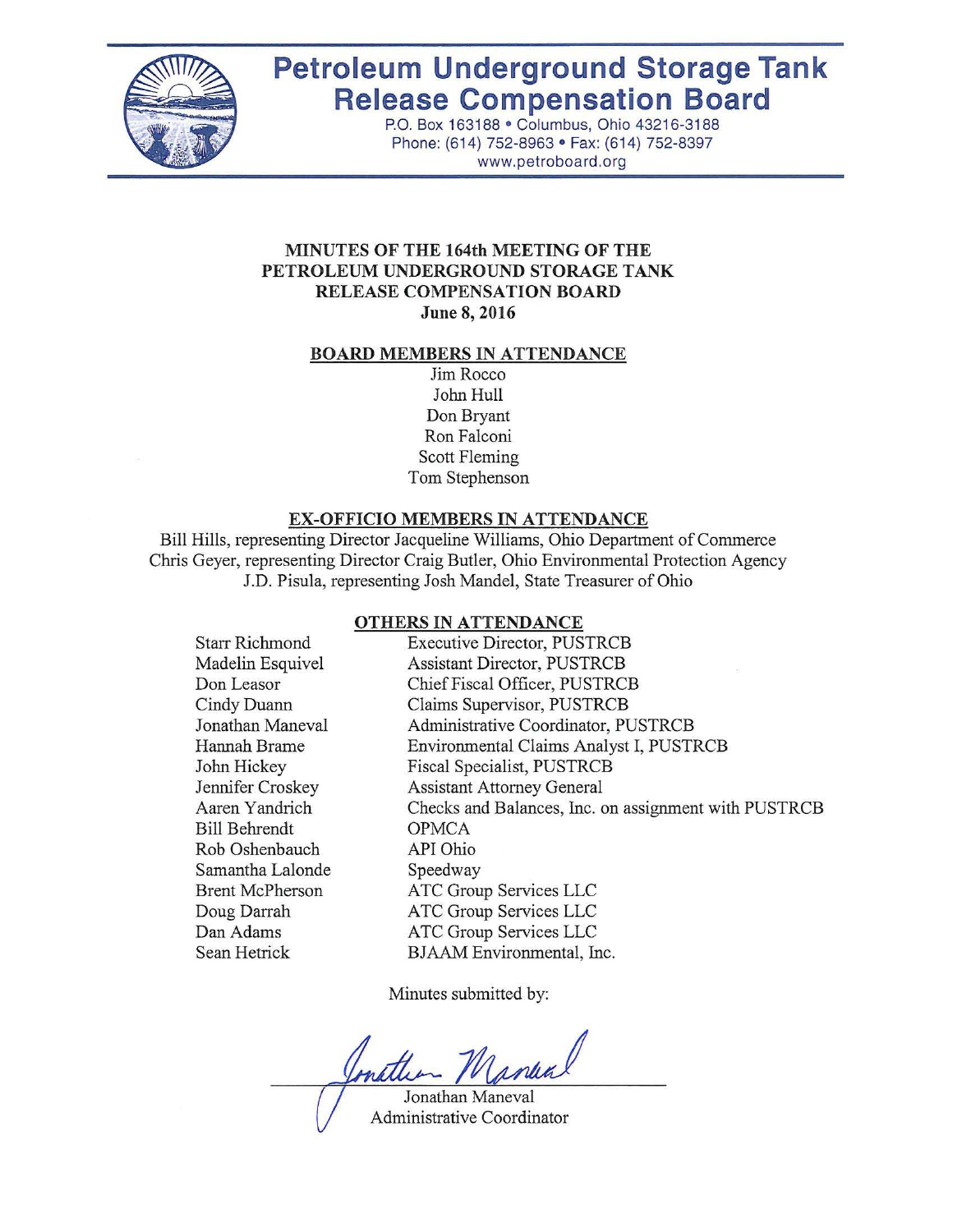## **Call to Order:**

Chairman Rocco convened the one hundred sixty-fourth meeting of the Petroleum Underground Storage Tank Release Compensation Board on Wednesday, June 8, 2016.

The following members were in attendance: Jim Rocco; John Hull; Don Bryant; Ron Falconi; Scott Fleming; Tom Stephenson; Bill Hills, representing Director Jacqueline Williams, Ohio Department of Commerce; Chris Geyer, representing Director Craig Butler, Ohio Environmental Protection Agency; and J.D. Pisula, representing Josh Mandel, State Treasurer of Ohio.

Chairman Rocco introduced and welcomed Mayor Ron Falconi, who was recently appointed to the Board to serve as a representative of local governments.

## **Minutes:**

Chairman Rocco asked if there were any comments or questions regarding the minutes from the March 16, 2016 Board meeting, and there were none. Mr. Geyer moved to approve the minutes. Mr. Hills seconded. A vote was taken and the following members voted in the affirmative: Messrs. Bryant, Fleming, Geyer, Hills, Hull, Pisula, Rocco and Stephenson. Mayor Falconi abstained. The minutes were approved as presented.

## **BUSTR Report:**

Chairman Rocco called upon Bill Hills, Bureau Chief, to present the Bureau of Underground Storage Tank Regulations (BUSTR) report.

Mr. Hills reported that interviews of five applicants would be conducted to fill the release prevention field supervisor position. He noted that all applicants are within the State Fire Marshal's Office, and include employees from BUSTR, Code Enforcement and the Fire Academy.

Mr. Hills said the third responsible party search program is nearly complete, and over 190 of the 200 petroleum underground storage tank (UST) release sites being researched through the program had been completed by the vendors. He added that the project would be completed by the end of the fiscal year. The program is used to identify the owners and operators that are responsible for the investigation and cleanup of petroleum releases from UST systems.

Mr. Hills reported that the Abandoned Gas Station Cleanup Grant Program administered by the Ohio Development Services Agency, in partnership with the Ohio EPA and BUSTR appears to be off to a successful start. He said \$20 million is available through the program for local government entities to obtain funding to be used for the cleanup of abandoned gas station sites. He said ten grant applications were received, and noted that only one grant request had been denied. He directed members to contact April Stevens with the Development Services Agency with questions about the program.

Mr. Hills said that a number of stakeholder comments had been received in response to the proposed BUSTR administrative rule amendments. He said although public comments were requested by June 3, 2016, additional comments can still be submitted through the State Fire Marshal's website. He said BUSTR's personnel will review all of the comments, and a response will be issued for each comment.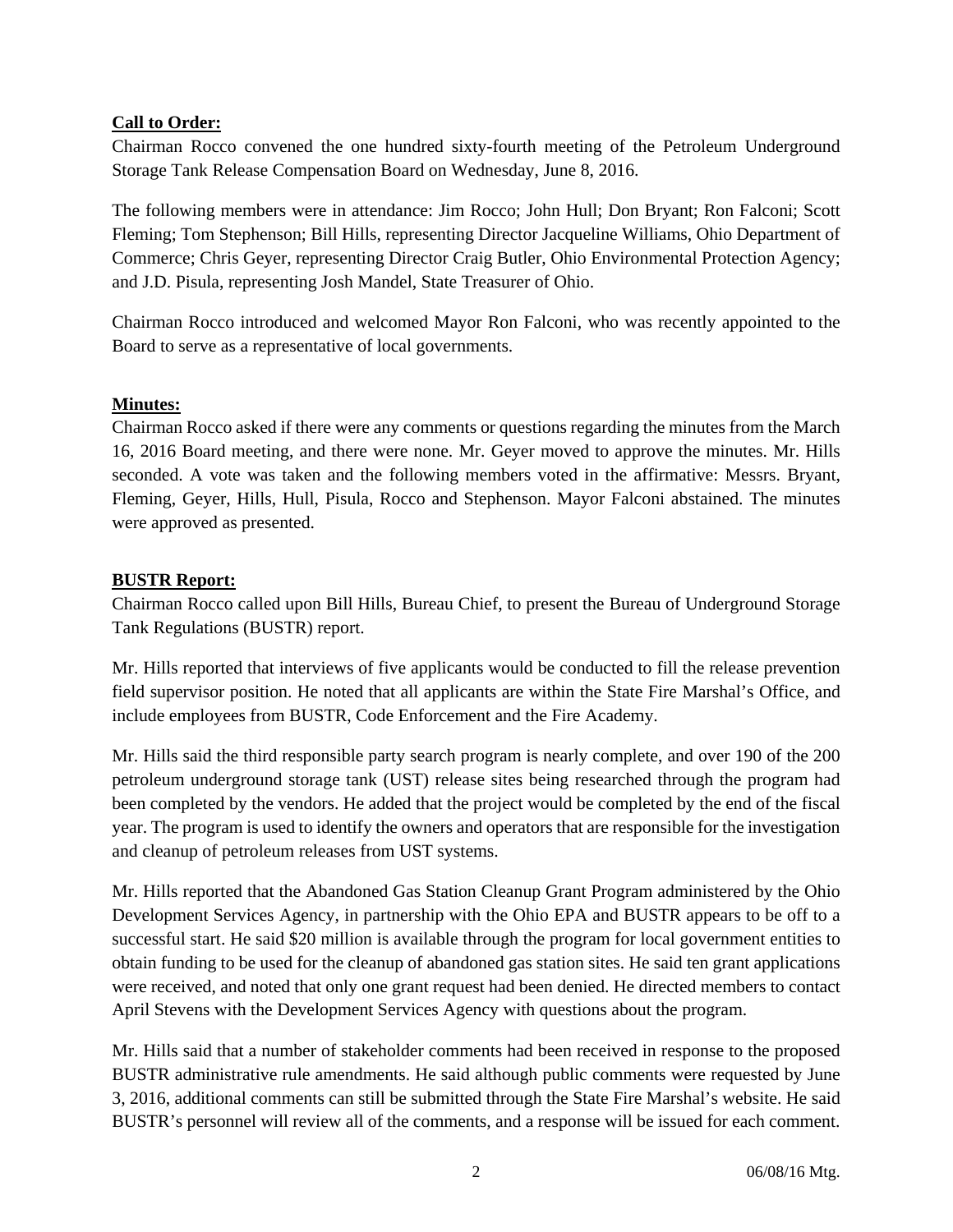He explained that after the responses are posted, BUSTR will arrange to meet with stakeholders to address any remaining concerns that may require further discussion. He said the goal is to finalize the rule amendments in the month of August in order to meet a November filing deadline.

Mr. Hills reported for the week ending May 21, 2016, there were 47 new inspections performed for a total of 387 inspections for the new three-year inspection cycle. He said that five NFAs (no further actions) were generated during the week ending May 21, 2016, for a total of 335 NFAs for the grant cycle ending September 30, 2016.

Mr. Hills stated that, as of May 21, 2016, there were 21,639 registered USTs, and about 3,600 owners of 7,300 registered facilities.

## **Financial Reports:**

Chairman Rocco called upon Don Leasor, Chief Fiscal Officer, to present the financial reports.

# *February, March and April Financials*

Mr. Leasor said the February, March and April financials were emailed to each member. He asked if there were any questions or concerns regarding these reports, and there were none. He said since the fiscal year 2016 annualized revenues and expenses would be discussed as part of the operating budget, he would not review the monthly financial reports.

## *Operating Budget*

Mr. Leasor said the proposed operating budget behind Tab 4 represents the approved budget and actual annualized expenditures for fiscal year 2016, and also presents the recommended budget for fiscal year 2017.

Mr. Leasor reported tank revenue for fiscal year 2016 was budgeted at \$9.5 million for 20,350 USTs, and actual revenues were \$400,000 above the budgeted amount. He said historically 96% of the billed amount is collected, and this year 97% of the billed amount has been received. He noted that in previous years, 26% of the USTs reported to the Board assured at the reduced deductible, but this year 27.6% were assured at the reduced deductible.

He recommended tank revenue for fiscal year 2017 be budgeted at \$9.4 million. He said this estimate was built on the assumption that fees will be received for 20,200 tanks, and 26% of these USTs will be assured at the reduced deductible.

Mr. Leasor said property transfer fees are projected to be \$80,000 for fiscal year 2017. He said a portion of the transfer fees were assessed during the current fiscal year, but are anticipated to be collected in fiscal year 2017. He stated collection of prior years' fees, less anticipated fee refunds, are projected to be \$200,000 in fiscal year 2017.

Mr. Leasor stated interest income is about \$78,000 above the budgeted amount for fiscal year 2016 due to the interest rate for STAR Ohio being higher than anticipated. He explained that the estimate was built using a STAR Ohio interest rate of .05%, but the interest rate had improved and was .5% at the end of May. He said this increase generated about \$40,000 in interest income that was not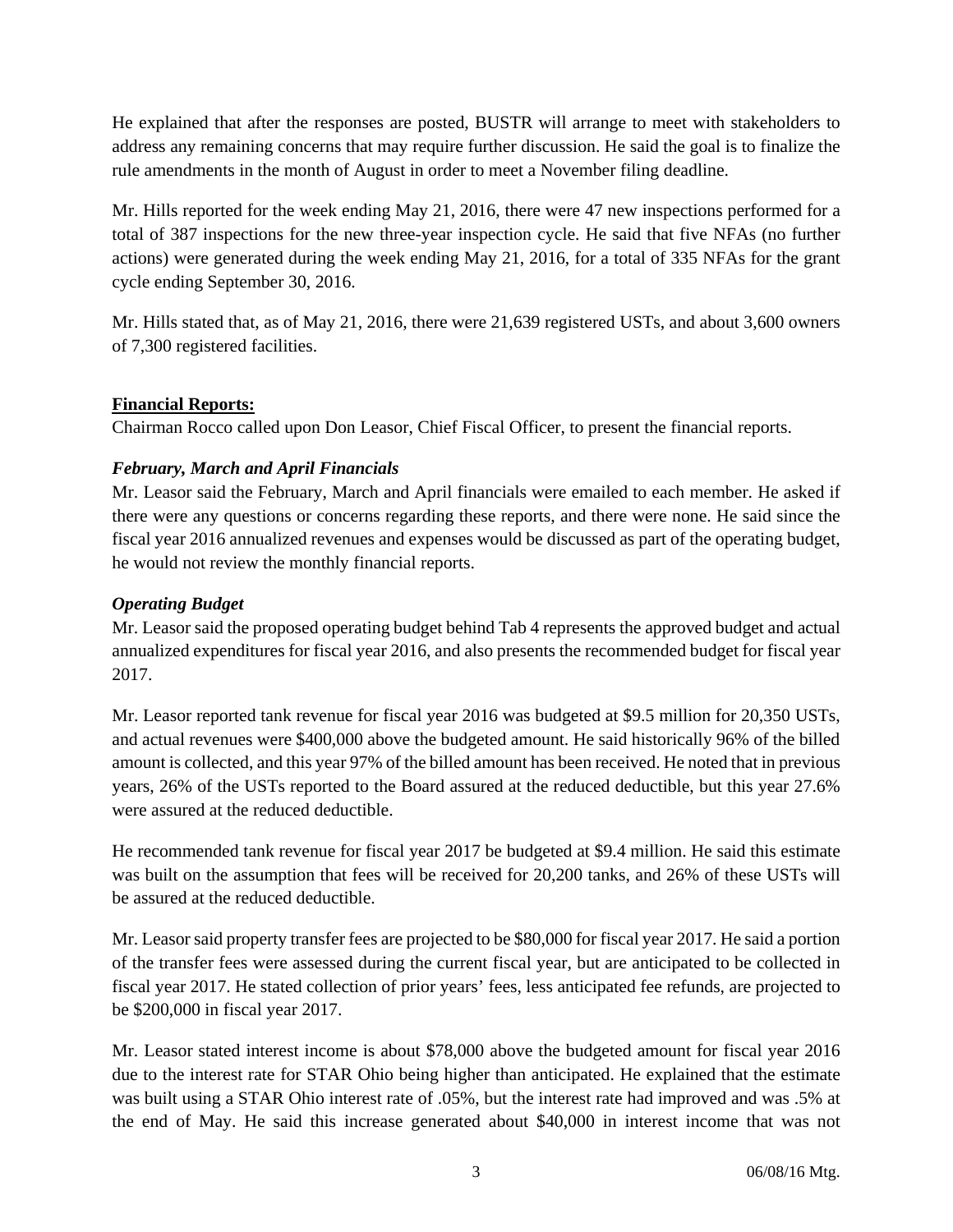anticipated. He said the \$6 million invested in U.S. Treasuries and U.S. Agency Callable Bonds accounted for \$26,000 of additional interest earnings. He said the projected interest income for fiscal year 2017 is \$195,800. He said this anticipated interest income is based on a STAR Ohio interest rate of .5% plus anticipated interest of \$137,000 to be earned on the investments in U.S. Treasuries and U.S. Agency Callable Bonds.

Mr. Leasor reported miscellaneous income received from requests for copies of records, and cash rebates for fiscal year 2016 was \$200. He recommended that miscellaneous income be budgeted at \$1,000 for fiscal year 2017.

Mr. Leasor pointed out that actual total income was \$474,500 above the \$9.5 million amount budgeted for fiscal year 2016.

Mr. Leasor said the claims expense is anticipated to be \$7.2 million for fiscal year 2016. He said in comparison the average claims expense for the past five years was \$7.3 million. He stated the proposed budget for the fiscal year 2017 claims expense is \$9 million.

Mr. Leasor said the salary line item expense was \$240,000 below the amount budgeted for fiscal year 2016. He said this was due to one position being vacant for the year, and another being vacant for about half of the year. He said the line item had also included funding for an additional claims analyst position that was not filled as expected. He recommended the fiscal year 2017 budget for salaries be set at \$1.3 million. He said this amount reflects filling the two vacant positions, the hiring of an additional claims analyst and provides for a 2.5% pay increase for the staff.

Mr. Leasor reported that actual temporary services expenses were above the budgeted amount by about \$23,000. He explained that temporary service employees were utilized to fill the two staff vacancies and accounted for the unexpected costs. He recommended the 2017 budget for temporary services be \$44,000. He said two temporary employees will continue to be used to fill staff vacancies until they can be hired on as full time employees. He said additional funding has been included for the use of a temporary employee for special projects, and to fill unanticipated staff vacancies if necessary.

Mr. Leasor said the Board is currently in a two-year lease agreement ending June 30, 2017, and the anticipated rent expense for fiscal year 2017 is \$121,800.

Mr. Leasor reported that actual expenses for office supplies were \$1,100 above the budgeted amount. He said new guest chairs were purchased for the Board room in fiscal year 2015, however half the cost of the chairs was not paid until fiscal year 2016. He said the amount requested for fiscal year 2017 is \$20,000. He explained that this amount includes monies for the replacement of aging computer monitors, other standard supplies and any pre-packaged software with a cost of under \$500.

Mr. Leasor reported that printing and copying expenses for fiscal year 2016 were \$6,900 below the budgeted amount. He said the recommended budget for fiscal year 2017 remains at \$15,000.

Mr. Leasor said the amounts requested for advertising; staff development and training; and postage for fiscal year 2017 were carried over from fiscal year 2016 with no changes.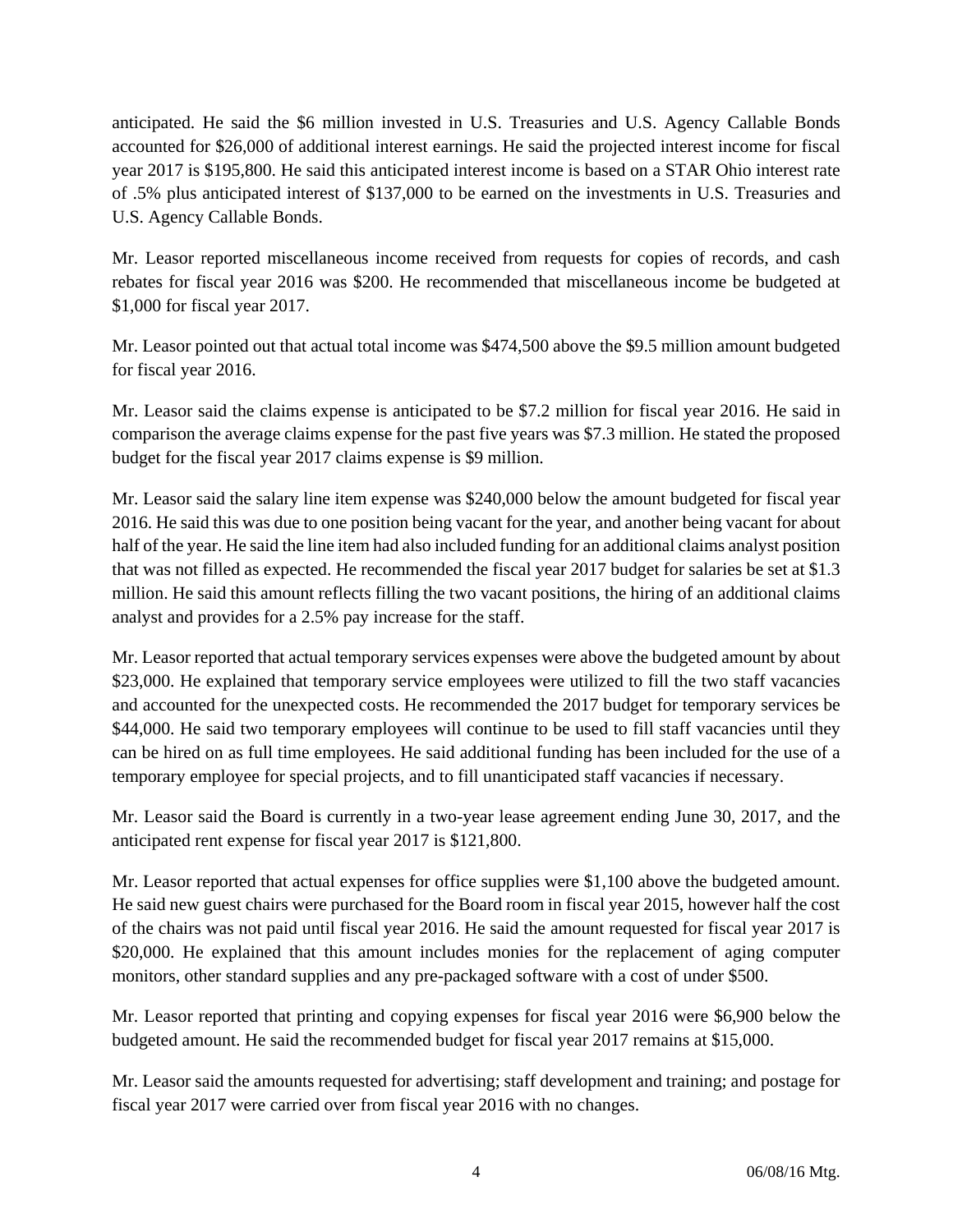Mr. Leasor said legal and professional actual expenses were below the budgeted amount by about \$76,000. He said this was due to costs for the collection of delinquent accounts being lower than anticipated. In addition, there were no expenses for experts to provide legal testimony in fiscal year 2016. He said the amount requested for legal and professional expenses for fiscal year 2017 is \$230,000. He explained that this expense includes the cost for the services of the Assistant Attorney General, a hearing officer, the annual audit, Attorney General and Special Counsel fees related to the collection of delinquent accounts, experts to provide legal testimony as needed, database maintenance services, and other miscellaneous and professional services.

Mr. Leasor reported that traveling expenses were \$7,900 below the budgeted amount due to travel costs anticipated for the ongoing subrogation litigation not being incurred. He said the recommended budget for travel expenses for fiscal year 2017 is \$8,000.

Mr. Leasor stated employee expenses were \$3,400 below the budgeted amount due to staff vacancies. He stated the recommended employee expense for fiscal year 2017 is \$27,900. He explained the increase from the prior year is due to an increase in the monthly rate for employee parking.

Mr. Leasor said telephone expenses were \$3,800 above the budgeted amount. He said this was due to the installation of a faster data connection, which was necessary due to the transition from traditional landline phone services to the voice over internet protocol (VoIP) phone system. In addition, expenses related to the off-site data backup increased. He said the anticipated telephone expenses for fiscal year 2017 are \$13,900. He explained that this expense includes web access, website hosting, spam/virus filtering, and VoIP phone system. He explained that the budget increase was necessary due to the increased costs of additional internet bandwidth.

Mr. Leasor said the depreciation expense was below the budgeted amount by \$1,000, and the anticipated depreciation expense for fiscal year 2017 is \$12,000.

Mr. Leasor pointed out that overall, operating expenses were about \$318,000 below what was budgeted for fiscal year 2016. He stated the recommended fiscal year 2017 operating expense budget total is \$1,836,000. He noted this is a \$32,900 decrease from the 2016 operating expense budget.

Vice-Chairman Hull asked whether the projected tank revenue includes both the 2016 annual per-tank fees plus some anticipated recovery of prior years' fees. Mr. Leasor confirmed the estimate was built with the assumption of revenue from payment of the annual per-tank fees, prior years' fees as well as transfer fees.

Chairman Rocco pointed out that the budgeted operating and claims expenses exceed the expected income from tank fees. He explained that this deficit spending is being done intentionally in order to reduce the \$27 million of unobligated funds.

J.D. Pisula commented that there had been recent operational improvements within STAR Ohio, and the Board could take advantage of these changes by having interest earnings deposited directly into the STAR Ohio account rather than being swept into the Fidelity money market account and manually transferred to the STAR Ohio account.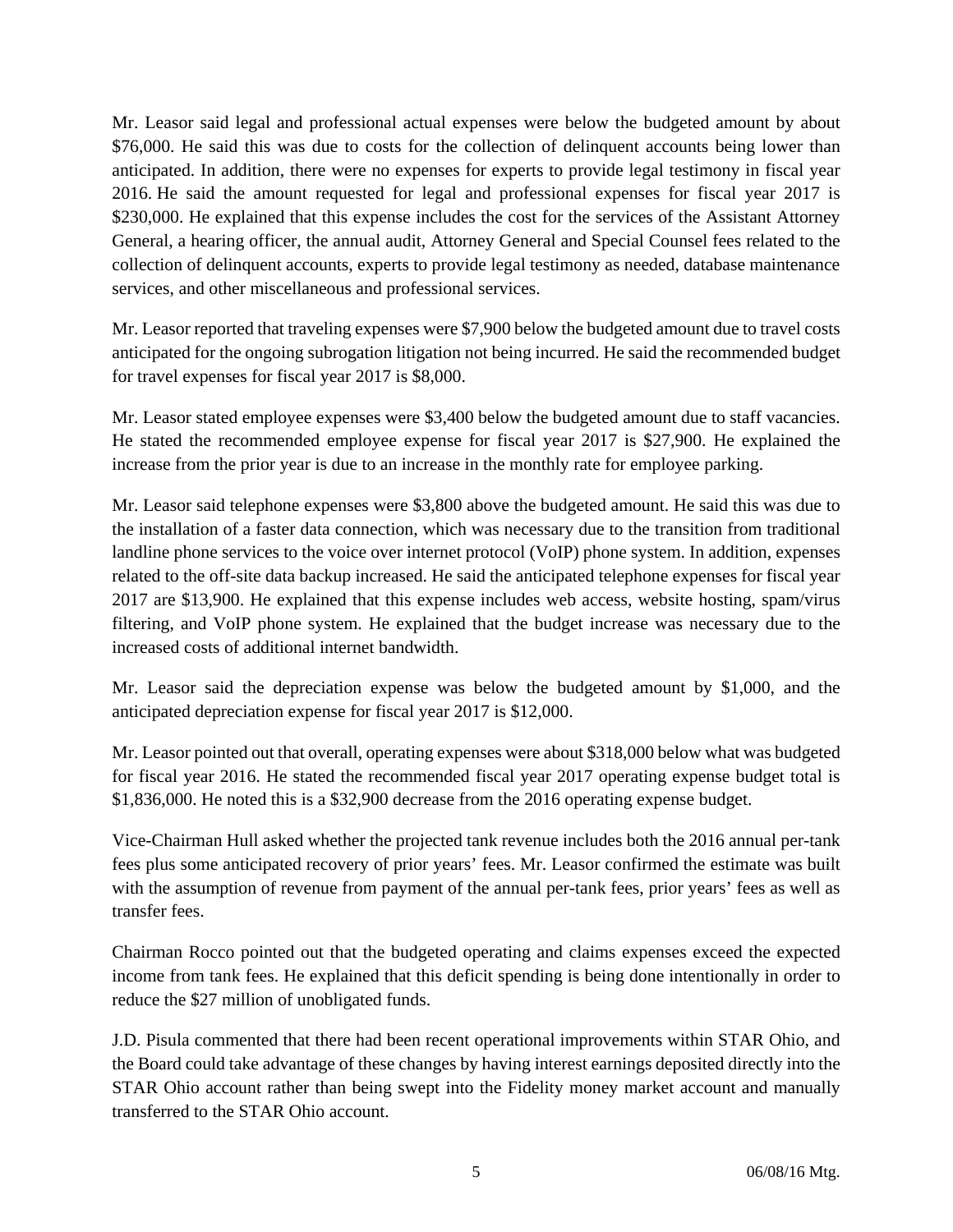# *Capital Budget*

Chairman Rocco called upon Mr. Leasor to present the proposed capital budget for fiscal year 2017.

Mr. Leasor said the proposed capital budget behind Tab 5 includes the fiscal year 2015 actual expenditures, the budgeted amounts and annualized expenditures for fiscal year 2016, and the recommended budget for fiscal year 2017.

Mr. Leasor said furniture and equipment was budgeted at \$5,000 for fiscal year 2016, and the actual expenditure for this line item was \$2,227. He noted the costs incurred were for the replacement of furniture in the claims staff offices. He said the recommended furniture and equipment budget for fiscal year 2017 is \$5,000.

Mr. Leasor reported that data processing and electronics were budgeted at \$5,000 for fiscal year 2016, and the actual expenditures for this line item were \$4,437. He said these expenditures included the purchase of new computers and the installation of new data backup hardware. He said \$7,500 is recommended for data processing and electronics for fiscal year 2017. He noted the requested amount includes costs for the purchase of pre-packaged software with a cost above \$500 as well as replacement IT related equipment and computers as needed.

Vice-Chairman Hull asked whether the location, use and condition of the mobile treatment units the Board has purchased are being tracked, and whether there has been the anticipated cost savings from the equipment being reused at other locations. Chairman Rocco responded stating that the claims staff tracks the use of the equipment, but noted that recently there has been some concerns raised by the Executive Director that the units are not operating efficiently and the equipment isn't turning over as fast as originally anticipated. He said in some cases there is extensive downtime resulting in the length of the cleanup continuing far beyond the proposed schedule, and the costs for maintaining the equipment are becoming significantly high. He said in the future, the staff will monitor whether the equipment is functioning properly, and also collect information about operational and maintenance costs, life expectancy and how often equipment can be refurbished.

Chairman Rocco asked if there were any questions or comments concerning the proposed operating and capital budgets and there were none. He then requested a motion to approve the operating budget as proposed. Vice-Chairman Hull so moved. Mr. Geyer seconded. A vote was taken and all members voted in favor. The motion passed.

Chairman Rocco requested a motion to approve the capital budget as proposed. Vice-Chairman Hull so moved. Mr. Fleming seconded. A vote was taken and all members voted in favor. The motion passed.

Chairman Rocco requested a motion to obligate \$9 million for the payment of claims for fiscal year 2017. Vice-Chairman Hull so moved. Mr. Bryant seconded. A vote was taken and all members voted in favor. The motion passed.

## *Fee Statement Statistics*

Mr. Leasor stated the 2016 program year fee statements were issued on April 28, 2016, and about \$9.6 million was invoiced to 3,377 owners of 21,101 USTs.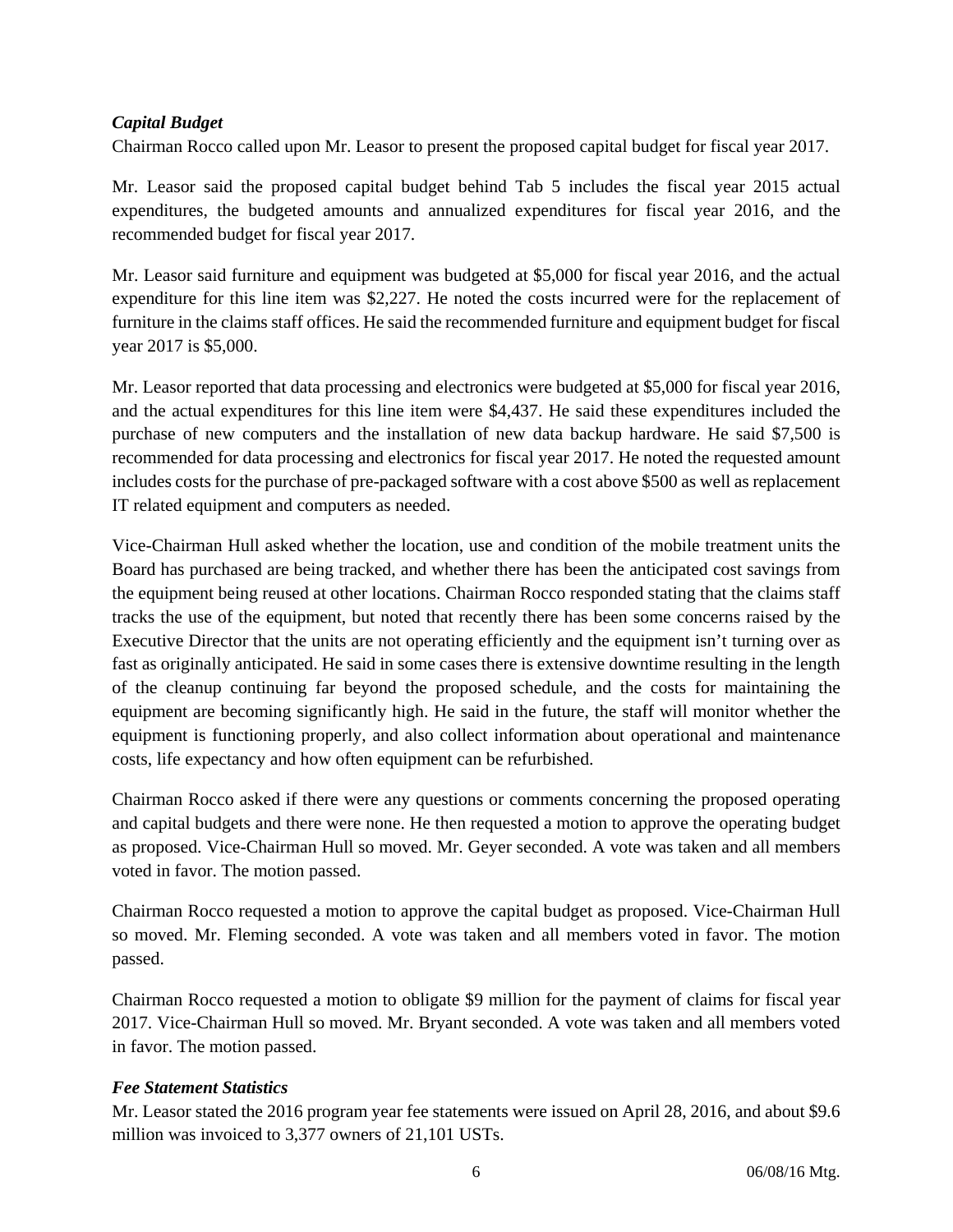Mr. Leasor said, as of June 7, 2016, just under \$3.1 million, which represents 32% of the amount billed, had been collected in per-tank fees. He said collections for the same period last year were \$3.2 million. He noted this reflects a 4.2% decrease in comparison to the previous year, and is attributed to the timing of owner payments being received.

Mr. Leasor said between July 1, 2015, and June 7, 2016, about \$9.5 million was collected for 2015 program year fees and \$439,000, net of any refunds paid, was collected for prior years' fees.

Mr. Leasor said for the 2016 program year, 15,500 tanks were billed at the standard deductible (\$55,000) per-tank fee and about 5,600 tanks were billed at the reduced deductible (\$11,000) per-tank fee. Mr. Leasor said, as of June 7, 2016, the fees had been paid at the standard deductible rate for a little under 4,100 tanks and at the reduced deductible amount for 2,400 tanks. He said fees for a total of 6,488 tanks had been paid by 1,422 owners. He said this compares to fees being paid for 6,792 tanks by 1,510 owners for the same period of time in the prior year. He said the 6% reduction in the number of owners paying for the same period of time may be impacted by delayed mail delivery resulting from a staffing shortage at the local Post Office.

Mr. Leasor said for the 2015 program year, 3,234 owners have paid fees for 20,589 tanks. He indicated this amount would increase slightly by the end of the program year, June 30, 2016.

Mr. Leasor said the \$3.1 million collected to date represents 32% of the \$9.4 million budgeted for the 2016 program year. He said so far for program year 2016, fees had been received for 6,488 USTs, which is 32% of the 20,200 tanks budgeted.

Chairman Rocco asked whether owners can electronically submit their fee payments. Mr. Leasor responded stating that electronic transactions are not currently accepted. Chairman Rocco said tank owners would likely prefer to submit payments and file applications online. Mr. Pisula said there is a team within the Treasurer's Office available to assist state agencies with online payment transactions, and Mr. Stephenson recommended the staff look into using the Ohio Business Gateway filing and payment system. He noted that businesses already use this online gateway for the payment of a number of business taxes and other state services. Chairman Rocco said unless the costs to process online transactions are unreasonable, the Board ought to consider making the option available to tank owners.

## **Compliance and Fee Assessment Report:**

Chairman Rocco called on Madelin Esquivel, Assistant Director, to present the compliance and fee assessment report.

Ms. Esquivel reported, as of May 31, 2016, refunds totaling \$88,765 had been paid to 86 owners for the 2015 program year. She said a total of \$56,600 was used to offset prior years' outstanding fees. She said the combined amounts total \$145,365, which represents 65% of the \$225,000 refund goal set for the 2015 program year. She reported the amount of refunds pending totals \$1,345,000.

Ms. Esquivel said, as of May 31, 2016, a net total of \$256,890 had been collected by the Attorney General's Office and Special Counsel.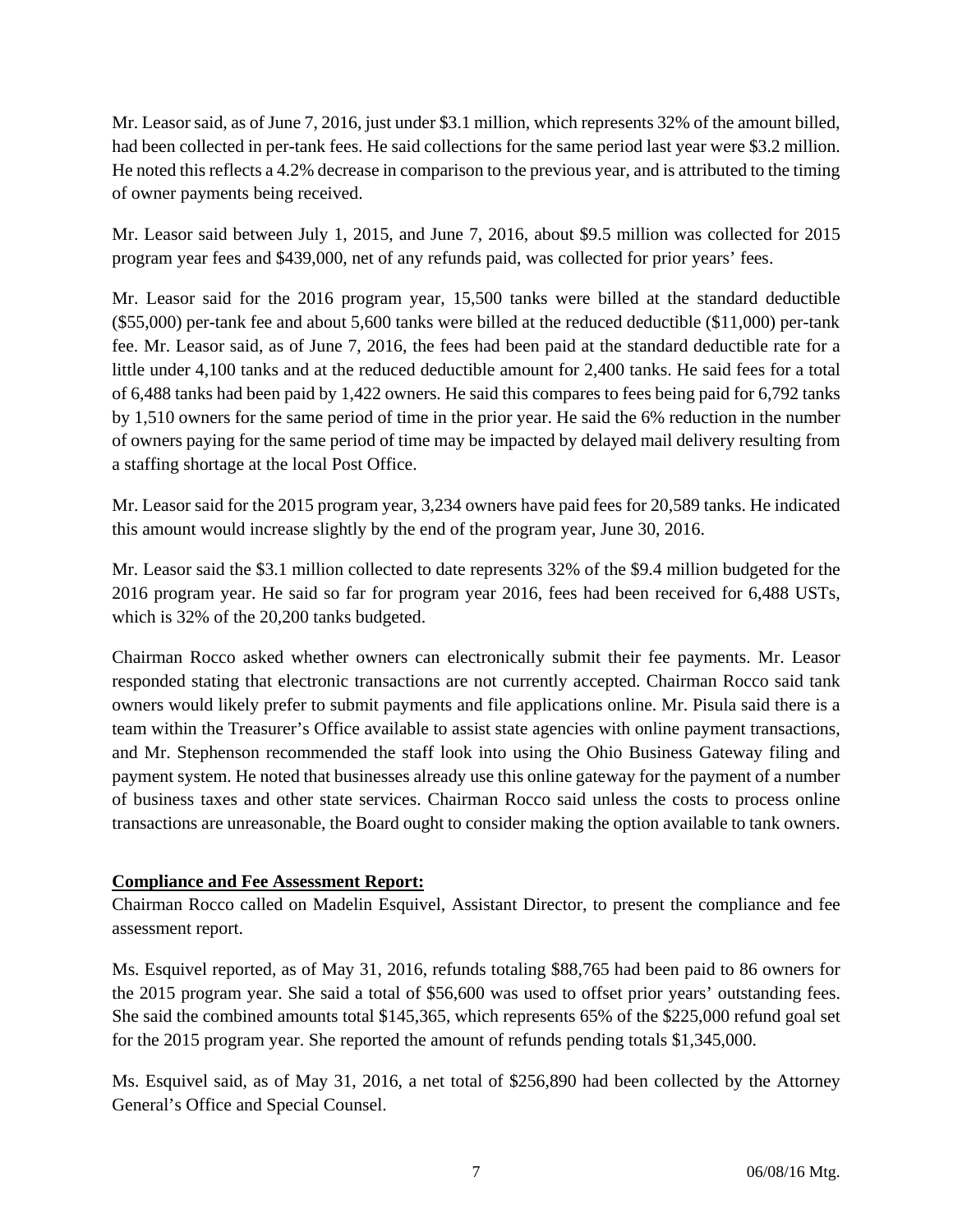Ms. Esquivel said since July 1, 2015, 321 accounts totaling \$1,124,050 had been certified to the Attorney General's Office for collection. She noted that no additional fees would be certified for collection until the 2016 program year.

Ms. Esquivel said four Orders Pursuant to Law and one Determination to Deny a Certificate of Coverage were under appeal. She said all appeals are under review.

Ms. Esquivel reported that three Ability to Pay Applications are pending review. The Ability to Pay program allows former UST owners experiencing financial difficulty to apply for and receive a determination of their ability to pay delinquent fees.

Ms. Esquivel reported that Applications for Certificates of Coverage were mailed to 3,377 owners for program year 2015. She said 3,104 Certificates of Coverage had been issued thus far for program year 2015. She said there are 155 Applications for Certificates of Coverage currently in process.

Ms. Esquivel stated that there are 44 uncashed refund checks that total \$32,897. She said there is \$34,775 in refunds pending for 32 owners from whom more information has been requested.

## **Claims Reports:**

Chairman Rocco called on Cindy Duann, Claims Supervisor, to present the claims reports.

Ms. Duann said, as of June 1, 2016, a total of 2,371 Fund eligible sites had received no further action status. She pointed out that 19% of these sites were cleaned up exclusively under BUSTR's risk based corrective action (RBCA) rules and had an average cleanup cost of about \$73,000 per site.

Ms. Duann reported that, as of June 1, 2016, a total of 1,553 claims with a total face value above the deductible amount were pending review. She noted that in general, claims are being reviewed within six months of receipt. She said for those tank owners that the Board has granted hardship status, the claims are being expedited, and are typically reviewed within 30 days of receipt.

Ms. Duann stated that, as of June 1, 2016, 14 claim settlement determinations were under appeal. She noted this was down from the 18 appeals that had been open in the month of March.

Ms. Duann reported that during the last 11 months, a total of 722 claims were received, and the staff settled or closed 721 claims in these months. She said an additional 30 claims were closed because the sites were issued no further action status, and the total claim value did not reach the deductible amount. She said she expects an additional 36 claims to be closed in the month of June for the same reason.

She said of the 721 claims settled, the total face value was \$11.4 million. She said approximately 21% of the total face value was disallowed for various reasons. She said the disallowed costs include costs that were not timely submitted, excessive costs, and costs associated with tank removal.

Ms. Duann stated that, as of June 1, 2016, the total claim settlement offer was \$7 million, and the total claim settlement offer for program year 2015 is anticipated to be \$7.5 million.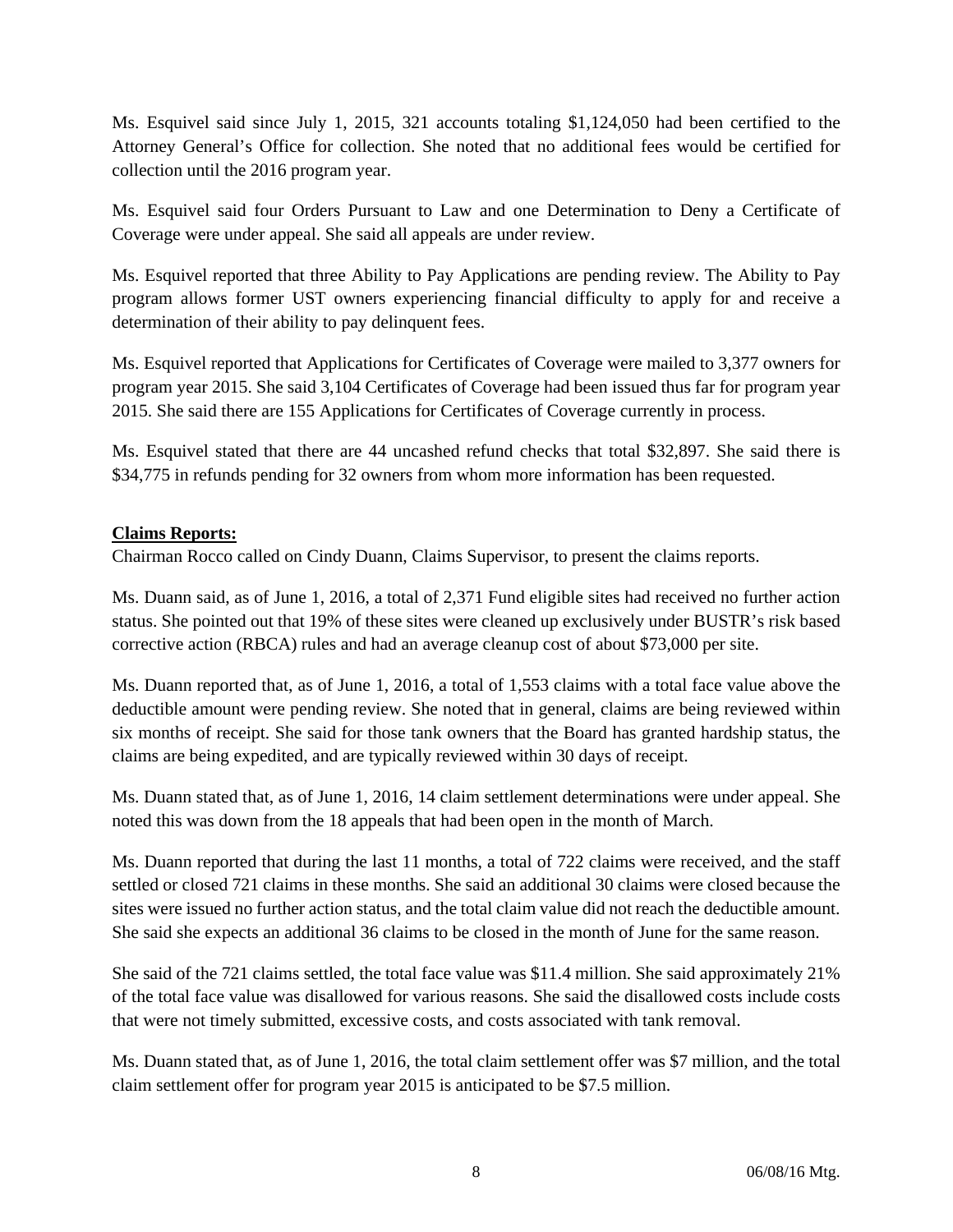Ms. Duann said that during the last 11 months, 73 eligibility applications were received and 65 eligibility determinations were issued. She said approximately 41% of the eligibility applications were denied. She pointed out that 74% of the denials were due to no release being demonstrated or no corrective action work being required by BUSTR as a result of tank closure or suspected release investigation activity. She said one application was denied for late filing, two applications were denied for no valid Certificates of Coverage, and three applications were denied for the tank systems being out of compliance with the State Fire Marshal's rules.

Ms. Duann reported that during the last 11 months, a total of 148 requests for cost pre-approval had been received, and 160 cost pre-approval notifications were issued. She added that 28 cost pre-approval requests are currently pending review.

## **New Business:**

## *Hearing Officer's Contract Renewal*

Chairman Rocco called upon Ms. Richmond to discuss the contract for the Board's hearing officer, Howard Silver.

Ms. Richmond said Mr. Silver has agreed to extend his contract as the Board's hearing officer for the upcoming fiscal year of July 1, 2016 through June 30, 2017. She said the terms of the agreement are at the same hourly rate of \$110, which has not changed since 2002. She added that the contract gives a minimum of five hours for the contract period, and he is not bound to supply any more than 300 hours for the year. The contract also includes a maximum payment of \$2,500 per appeal, unless approved otherwise.

Director Richmond requested a motion to authorize the Chairman to enter into an agreement with Howard Silver for the continuation of hearing officer services for fiscal year 2017. Vice-Chairman Hull so moved. Mr. Stephenson seconded. Chairman Rocco asked if there were any questions or discussion concerning the contract, and there were none. A vote was taken and all members were in favor. The motion passed.

## *Assistant Attorney General Memorandum of Understanding*

Chairman Rocco called upon Ms. Richmond to discuss the contract for the Assistant Attorney General's legal services.

Ms. Richmond said the Attorney General has agreed to allow for Jennifer Croskey to continue to provide legal services to the Board. She said as the Board's Assistant Attorney General, Ms. Croskey performs all litigation and counsel related tasks. She explained that the Board pays 75% of her salary and benefit costs plus a percentage for indirect costs related to support services such as telephone, supplies, office space, etc. She noted the contract includes a clause that if the actual costs will exceed the amount stipulated in the contract, the parties can renegotiate the contract.

Ms. Richmond requested a motion to authorize the chairman to enter into the agreement with the Attorney General's Office for the continuation of legal services in an amount not to exceed \$109,757 for fiscal year 2017. Vice-Chairman Hull so moved and Mr. Geyer seconded. Chairman Rocco asked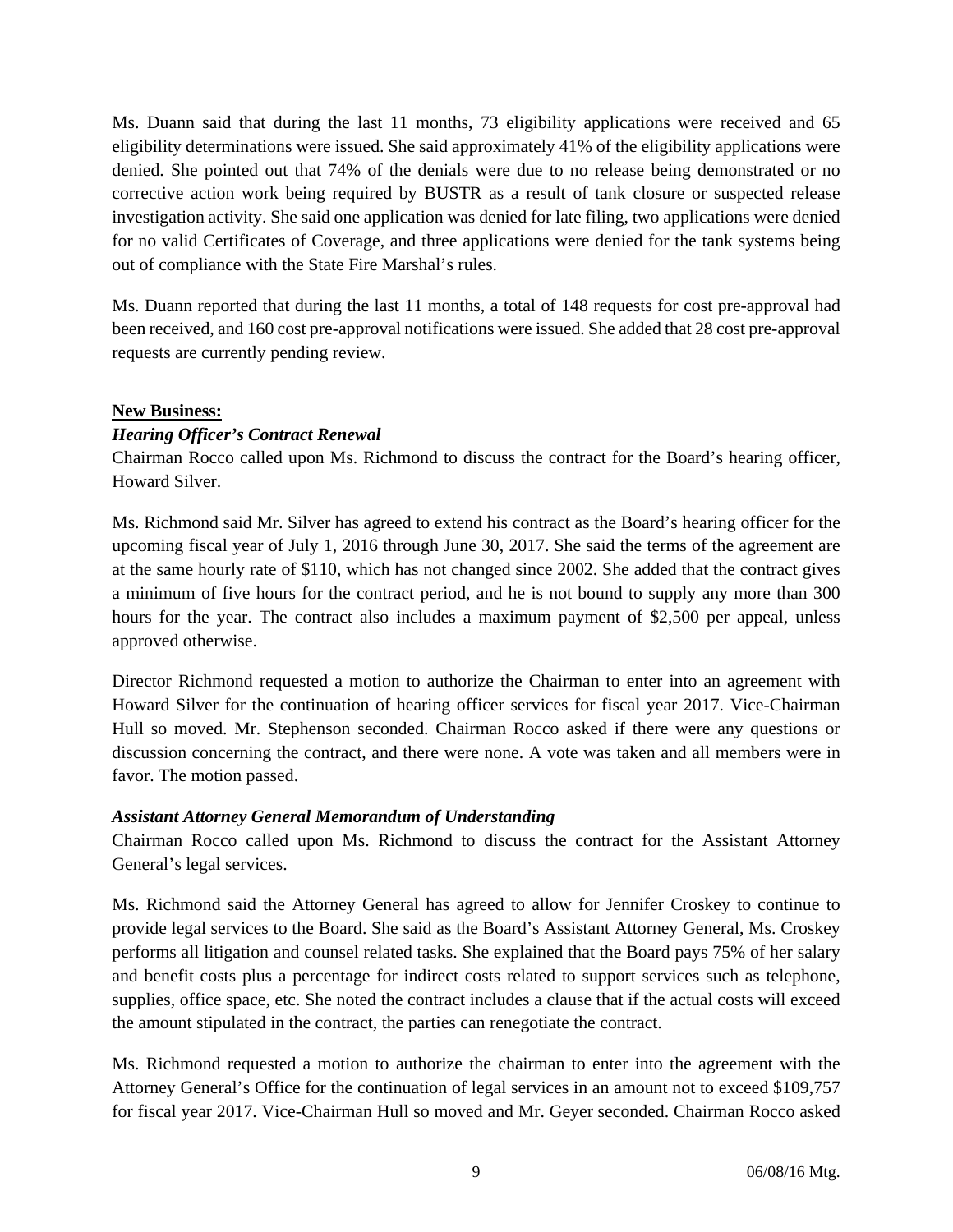if there were any questions or discussion concerning the contract, and there were none. A vote was taken and all members were in favor. The motion passed.

#### *Database Consultant Contract*

Chairman Rocco called upon Ms. Richmond to discuss the database consultant contract.

Ms. Richmond said the Board's database is a customized software system used for many day to day functions including tracking owner accounts, processing claims and generating financial statements. She pointed out that in the past few years, there has been no consultant under contract to make changes or updates to the database. She said during the last annual fee statement process, there was an error in the software that prevented the fee statements from being created, and the original developer of the database was asked to come in to manually generate the fee statements. She said in order to address the problem, she recommended bringing the database developer back under a contract not to exceed \$15,000 to fix the fee statement process and to also address additional problems that had been identified as a result of the increasing size of the database.

Chairman Rocco asked if there were any questions concerning the recommendation, and there were none. He noted the \$15,000 amount was included in the legal and professional line item of the budget. He then requested a motion to authorize the chairman to enter into an agreement with Software Engineering LLC for various updates and fixes to the existing STARRS (Statistical Tank and Reimbursement Records System) database in an amount not to exceed \$15,000 for fiscal year 2017. Mr. Fleming so moved and Mr. Geyer seconded. A vote was taken and all members were in favor. The motion passed.

## *Personnel Compensation*

Chairman Rocco stated that as a result of an agreement approved during the previous budget cycle, certain state employees would be given pay increases in the amount of 2.5% in the upcoming fiscal year. He pointed out that any adjustment to the salary of the Board's Executive Director, Starr Richmond, requires Board approval, and recommended to the Board that Ms. Richmond also be granted the pay increase. He then requested a motion to approve a 2.5% salary increase for Starr Richmond with an effective date of June 26, 2016. Vice-Chairman Hull so moved and Mr. Geyer seconded. After a brief discussion, Chairman Rocco clarified that the effective date was the beginning of the first pay period for fiscal year 2017, and is the date the salary increases for the other Board staff would become effective. A vote was taken and all members were in favor. The motion passed.

#### *Subrogation Discussion*

## **Claim # 18451-0268/02/17/14, Facility – Speedway Store #1219**

Chairman Rocco called upon Jennifer Croskey, Assistant Attorney General, to discuss a subrogation claim.

Ms. Croskey stated that Speedway contracted with a company known as PSI (Professional Services Industries, Inc.) to perform work at a Speedway site in Brookville, Ohio. She said it is believed that while the contractor was performing work at the site, they caused a release of petroleum to occur, and the Board has subrogation rights in the matter. She noted she has been in contact with a member of Speedway's legal team in order to bring the parties together to discuss resolution of the claim. She then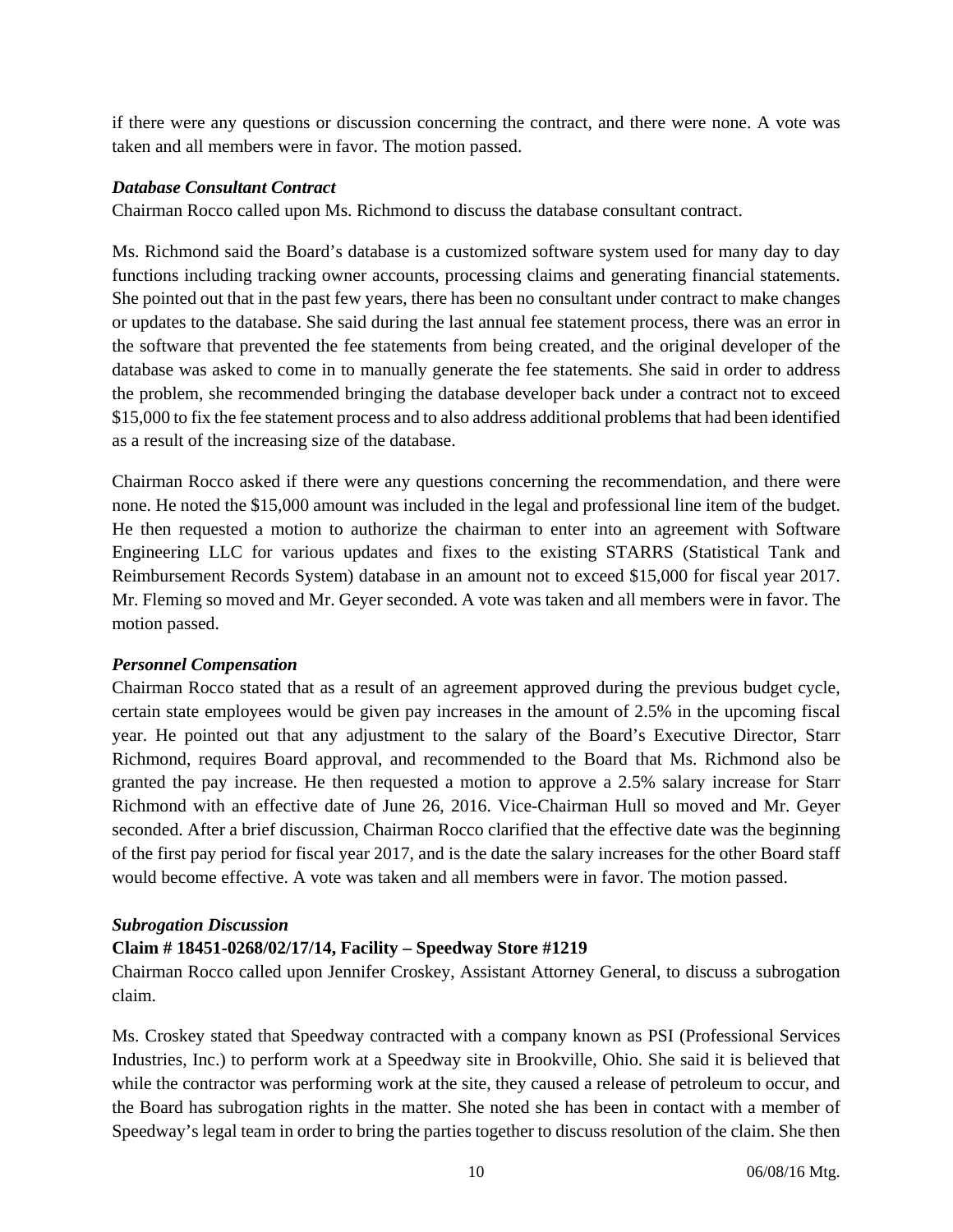requested the Board grant the Chairman and Executive Director the authority to negotiate and execute a settlement in the matter.

Following a brief discussion, Chairman Rocco clarified that the Board is becoming involved in the negotiations in order to recover the cleanup costs from the third party that is believed to have caused the release. He then requested a motion to authorize the Chairman and Executive Director in consultation with the Assistant Attorney General to negotiate and enter into a settlement agreement for the Board's subrogation claim against Professional Services Industry, Inc., for a release at the Speedway Site #1219 located at 799 Arlington Road, Brookville, Ohio. Vice-Chairman Hull so moved, and Mr. Geyer seconded. A vote was taken and the following members voted in the affirmative: Messrs. Bryant, Falconi, Geyer, Hills, Hull, Pisula, Rocco and Stephenson. Mr. Fleming abstained. The motion passed.

## *OPMCA Letter*

Chairman Rocco stated that a letter from OPMCA (Ohio Petroleum Marketers and Convenience Store Association) had been distributed to each of the Board members. He said the letter concerns a decision by the Board to suspend the review and settlement of claim reimbursement applications when the Board has authorized the filing of a complaint in litigation against a responsible party.

Chairman Rocco said in its letter, OPMCA requested the Board reconsider the suspension policy because in many cases, ownership has transferred from the responsible party involved in the litigation to an unrelated new owner that is performing the necessary corrective action work on behalf of the responsible party. He explained that oftentimes sale contracts include contractual agreements whereby the new owner agrees to continue ongoing remediation at the site with the understanding the corrective action costs would be reimbursed from the Fund through a direct pay agreement.

Chairman Rocco said to better understand the issue, information regarding the number of sites and volume of claims affecting parties seeking reimbursement through direct pay agreements would be gathered, and he would meet with Vice-Chairman Hull, the Executive Director and legal counsel to explore options that would allow for subsequent owners of sites to continue cleanup and be reimbursed for the work.

Mr. Geyer said his recollection was that when the Board passed the motion authorizing the suspension of claims, the Board had also created a pathway forward for these third parties to be reimbursed through the execution of a written agreement stipulating that the payment of the claims would have no bearing on the pending litigation. Chairman Rocco said the execution of the agreement to waive certain rights and allow for payments to continue is at the option of the responsible party. He said this is not always the case, and if it does not occur, then these subsequent owners are ultimately bearing the brunt of the financial burden.

Chairman Rocco said he is concerned that if these parties cannot afford to continue corrective actions without being reimbursed, then cleanup at these sites may stop altogether. He added that there is also a risk that deadlines may be missed, which could put the sites out of compliance and prevent the ability to reimburse the necessary work. Mr. Geyer asked whether the responsible parties and subsequent parties had been informed that claim applications must continue to be timely filed even though the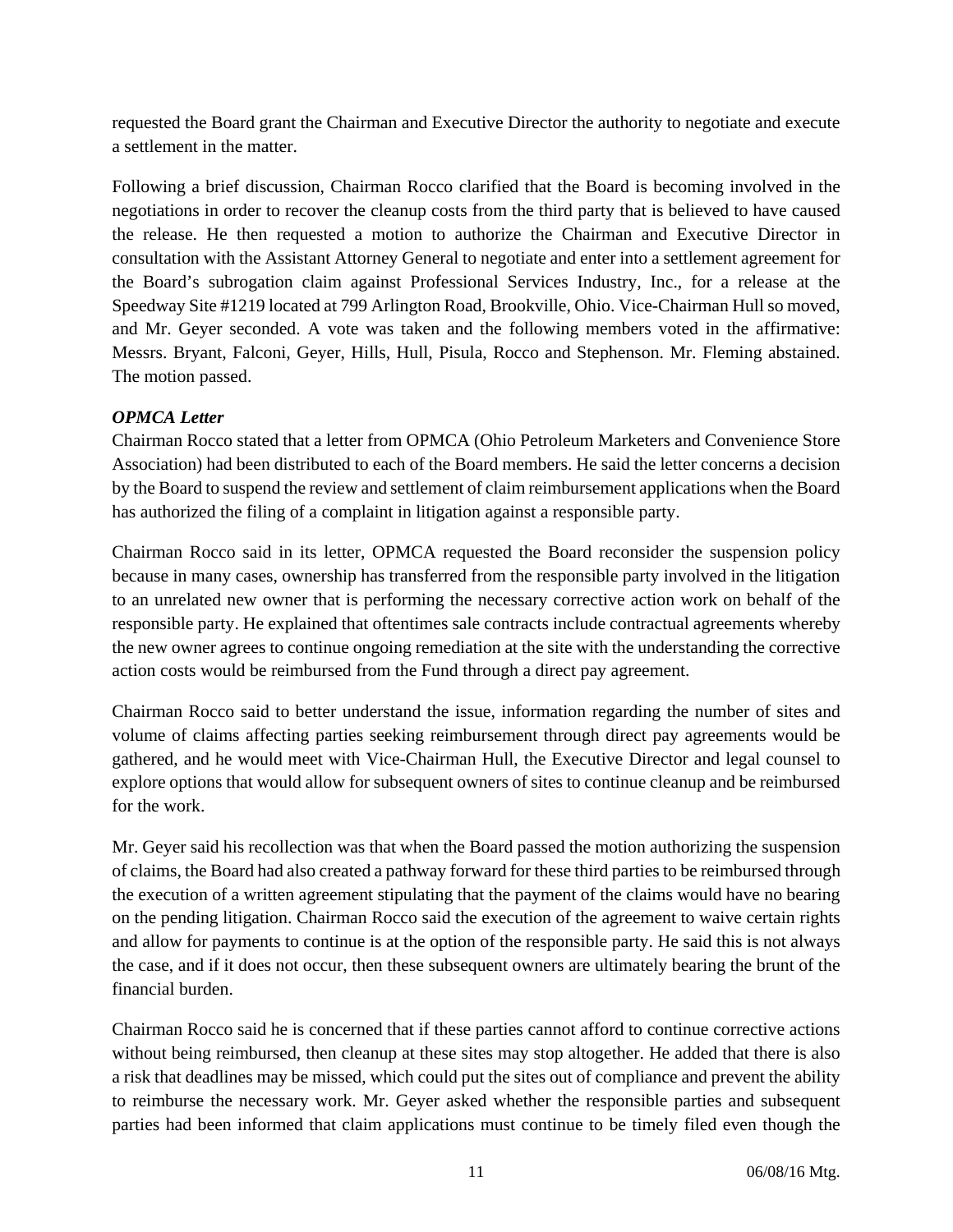claims are not currently being paid. Chairman Rocco said unfortunately because of the dozens of second and third-party owners involved with these properties, it is difficult to know whether all parties are aware of that or not.

Vice-Chairman Hull pointed out that the letter had just been received, and it would take some time to examine and analyze the ramifications of the issue. Mr. Hills stated he believes the Board should act to encourage corrective actions and not discourage it, and since monies are available, the Board ought to find an agreeable way to pay entities that are unrelated to the litigation for the cleanup work that they've completed. He added that the Board should be careful to not take steps that may have the unintended consequence of driving a party out of business because they aren't receiving reimbursement for cleanup costs they've incurred.

Mr. Stephenson said if an acceptable solution is found that allows for reimbursement to the third parties performing cleanup under assignment, then he requested that consideration be given to expedite the payment of any claims that have been in house and held from being processed. He pointed out that these claims are now being held an additional three months until the September meeting.

Following some further discussion, Chairman Rocco stated the intention is to bring an agreeable resolution to the Board at the September meeting and to contact him with any questions, concerns or suggestions regarding the issue.

## *Hardship Applications*

Chairman Rocco called upon Ms. Richmond to present the hardship applications.

Ms. Richmond stated that the Board's rule 3737-1-08 provides for an owner experiencing financial hardship to apply for hardship status with the Fund. She said granting hardship status allows for the acceleration of the review of the claims submitted by the owner. Ms. Richmond noted that granting hardship status does not increase the amount of reimbursement to the tank owner. She stated by accelerating the review of the claim, it reduces the financial burden the owner would experience if the claims were reviewed and settled in the normal course of business. She said, once granted, the hardship status remains in effect for a one-year period and at that time, the owner may reapply for hardship status.

Ms. Richmond stated that in determining hardship status, the application and a minimum of two years of income tax records are reviewed. She said, in addition, a U.S. Environmental Protection Agency (U.S. EPA) financial capacity test is used to evaluate the owner's cash flow and determine if the owner is able to carry debt, in which case, the owner could finance the costs of corrective actions over time.

## **Claim # 11387-0001/05/16/91, Owner – Washington & Lee Service Inc.**

Ms. Richmond said Washington & Lee Service Inc. is the responsible party for a release that occurred in 1991 at 2080 Lee Road in Cleveland Heights, Ohio. She noted that Washington & Lee Service Inc. was dissolved in 2007. However, since that time David Saginor, one of the original incorporators, has continued the corrective actions at the site and is requesting the Board grant hardship status to him. She said this is his third request for hardship status, and to date, the Fund has reimbursed \$504,000. She noted there are currently no unsettled claims in house, and the estimated cost of corrective actions for the next year is \$50,000.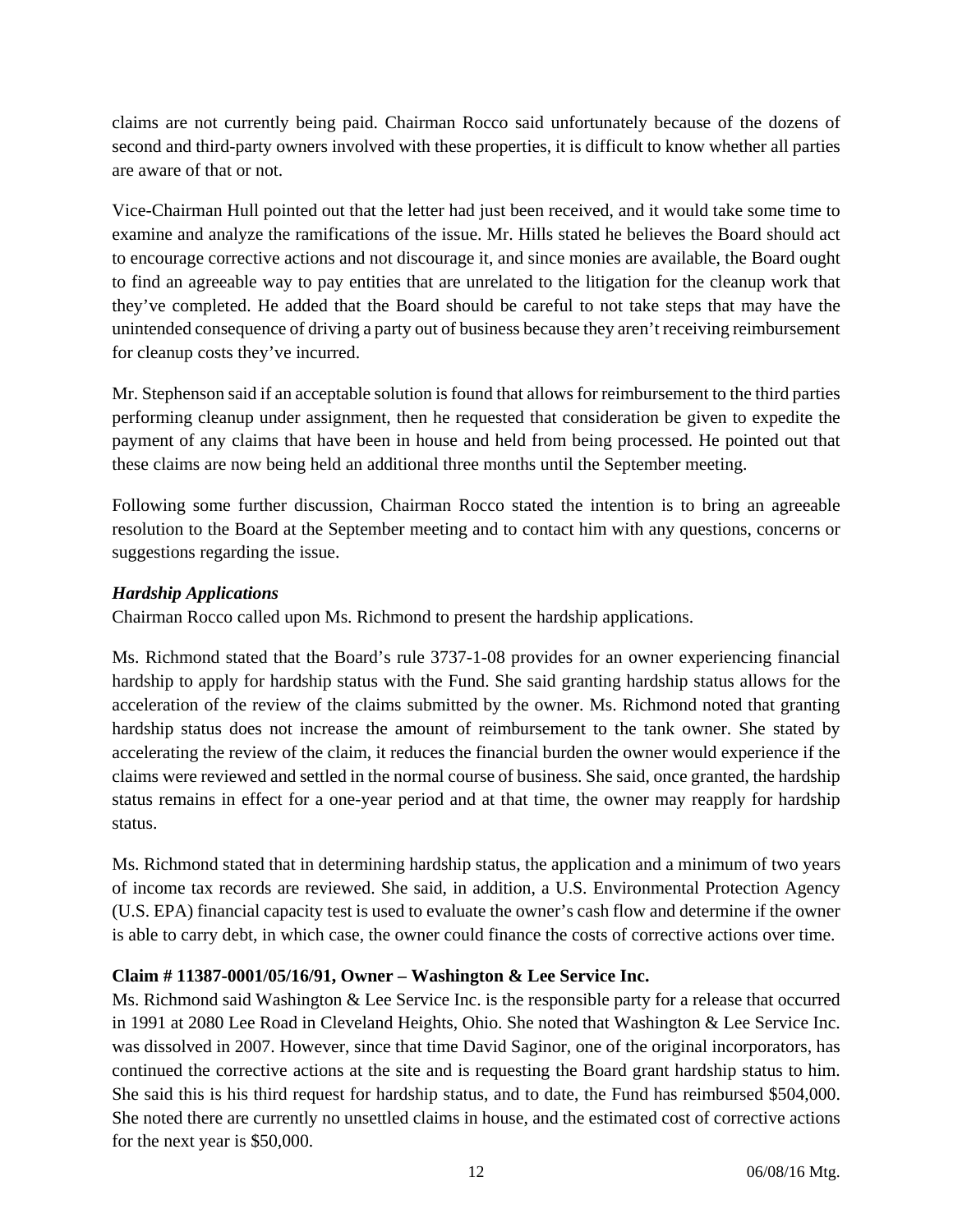Ms. Richmond said all underground tanks were removed in June 1991 and the property was sold in October 2006. She said Mr. Saginor provided the financing for the new owner and the new owner makes a monthly payment to Mr. Saginor, which totals \$24,000 annually. She said based on information provided in the hardship application, his household income exceeds his annual living expenses by approximately \$22,000.

Ms. Richmond said based on his annual income less living expenses, the U.S. EPA financial capacity test estimates that Mr. Saginor could only afford corrective action costs of about \$28,000, and pointed out this is insufficient to pay for the corrective action costs expected to take place over the next year.

Ms. Richmond recommended the Board approve the application and grant hardship status to Mr. Saginor. Vice-Chairman Hull so moved and Mr. Fleming seconded.

Mr. Geyer clarified that by accepting the Director's recommendation to grant hardship status, the Board is simply allowing for claim submissions to be given priority over other in-house claims, so they can be reimbursed money quickly. He added that owners granted hardship status receive no more or less money than they would have received otherwise.

Chairman Rocco asked if there were any other discussion and there was none. A vote was taken and all members voted in the affirmative. The motion passed.

# **Claim # 13755-0001/05/24/91, Owner – Raymond Cooper d/b/a Cooper's Marathon**

Ms. Richmond said that Raymond Cooper is the responsible person for a release that occurred in 1991 at 111 East Main Street in Lucas, Ohio, and this is his 12th request for hardship status. She said to date, the Fund has reimbursed about \$358,000 for corrective action costs for this release. She said there are no open claims in house, and the corrective action costs for the next 12 months are estimated to be \$95,000.

Ms. Richmond explained that Mr. Cooper is retired and no longer owns the property, but he is continuing the corrective actions. She said based on the information he provided in the hardship application, his household income is solely from pension and social security benefits, and it does exceed his living expenses slightly.

Ms. Richmond said that based on the U.S. EPA financial capacity test, Mr. Cooper could only afford corrective action costs of \$23,000.

Ms. Richmond said because the corrective action costs are expected to be \$95,000, she recommended the Board approve the application and grant hardship status to Mr. Cooper. Vice-Chairman Hull so moved and Mr. Bryant seconded. A vote was taken and all members voted in the affirmative. The motion passed.

## **Claim # 15303-0001/06/24/14, Owner – Rohr's Auto Service**

Ms. Richmond said that Robert Rohr is the responsible person for a 2014 release at 112 First Street in Massillon, Ohio, and this is his second request for hardship status. She said to date, the Fund has reimbursed about \$21,400 for corrective action costs for this release. She said the cost of corrective action work expected to take place over the next 12 months is estimated to be \$50,000.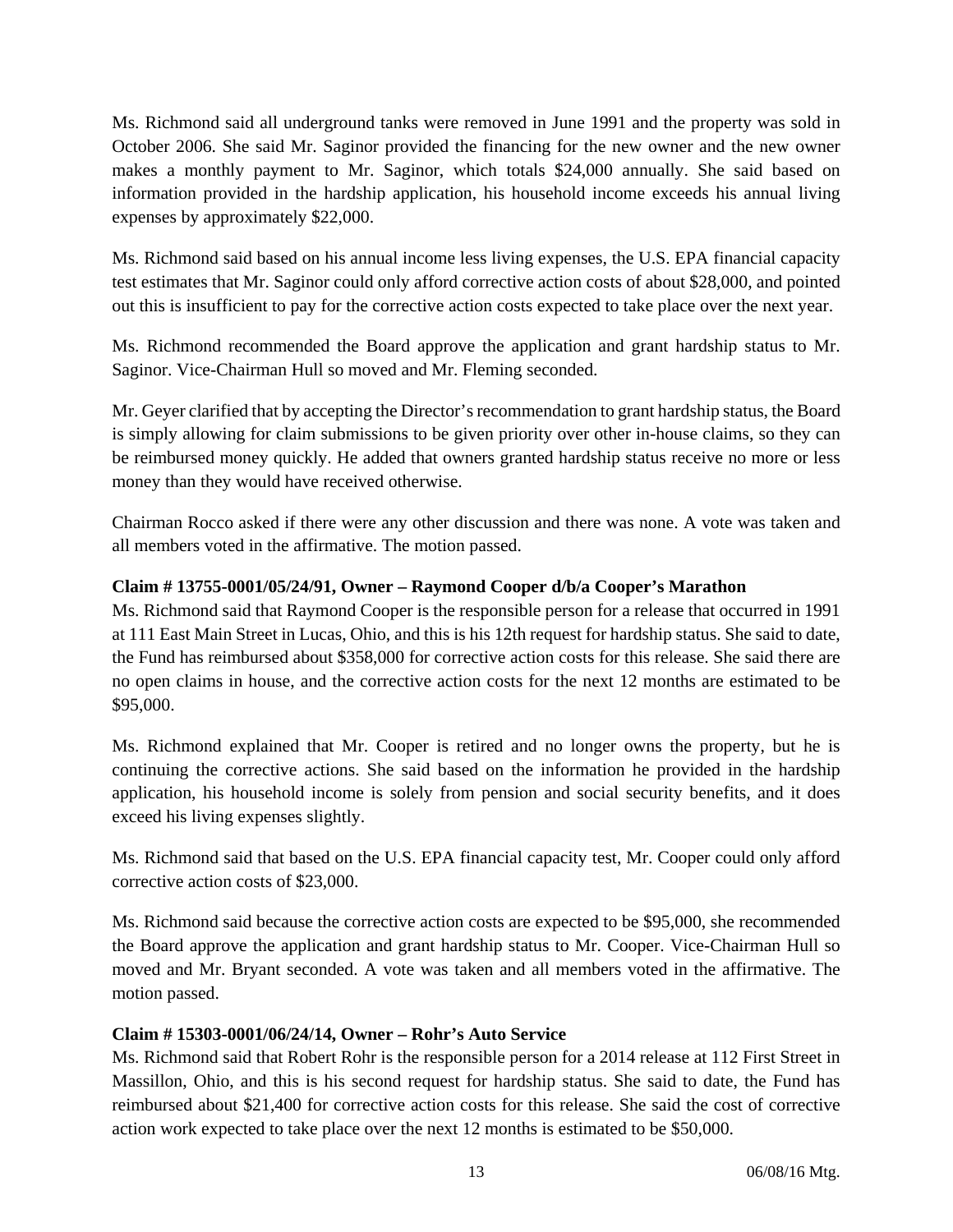Ms. Richmond said that Mr. Rohr is retired, and his only source of income is social security benefits which total about \$20,000 a year. She said he closed his business in 2013, and sold a portion of the assets to pay his outstanding bills. She noted that he is trying to sell the property, but has been unable to sell it without a determination of no further action by the State Fire Marshal.

Ms. Richmond said that based on the U.S. EPA financial capacity test, Mr. Rohr does not have adequate cash flow or the ability to carry additional debt in order to pay the corrective action costs of \$50,000.

Ms. Richmond recommended the Board approve the application and grant hardship status to Mr. Rohr. Vice-Chairman Hull so moved and Mr. Hills seconded. A vote was taken and all members voted in the affirmative. The motion passed.

## **Claim # 17992-0001/06/30/06, Owner – Glouster Car Care**

Ms. Richmond said that Glouster Car Care is the responsible party for a release at 43 South High Street in Glouster, Ohio that was discovered when the underground storage tanks were removed in June 2006. She said although the property was sold in February 2011, Patsy Brownell, the owner of Glouster Car Care, has continued the corrective actions at the site. This is her third request for hardship status.

Ms. Richmond said that to date, the Fund has reimbursed about \$80,000 for corrective actions at this release site, and one unsettled claim with a face value of \$14,000 is in house. She said that based on the information provided in the application, the anticipated corrective action costs for the next 12 months are \$15,000.

Ms. Richmond said that Mrs. Brownell is retired and receives about \$45,000 annually through social security and a pension. She said this amount slightly exceeds her reported living expenses.

Ms. Richmond said that based on the U.S. EPA financial capacity test, Mrs. Brownell does not have adequate cash flow or the ability to carry additional debt in order to pay corrective action costs.

Ms. Richmond recommended the Board approve the application and grant hardship status to Mrs. Brownell. Vice-Chairman Hull so moved and Mr. Geyer seconded. A vote was taken and all members voted in the affirmative. The motion passed.

## **Claim # 18344-0001/10/26/98, Owner – Red Stripe Associates, LLC**

Ms. Richmond said Red Stripe Associates, LLC is the responsible party for a 1998 release that occurred on National Road in Saint Clairsville, Ohio. She said that as a member of the LLC, Gary Glessner submitted the application requesting the Board grant hardship status to Red Stripe Associates. She noted this was Red Stripe Associates' 15th request for hardship status.

Ms. Richmond stated that to date, the Fund has reimbursed over \$223,000 for corrective action costs for this release. She said although there are no claims currently pending review, a cost pre-approval request was received for a RAP (remedial action plan), and that RAP is estimated to cost \$164,000.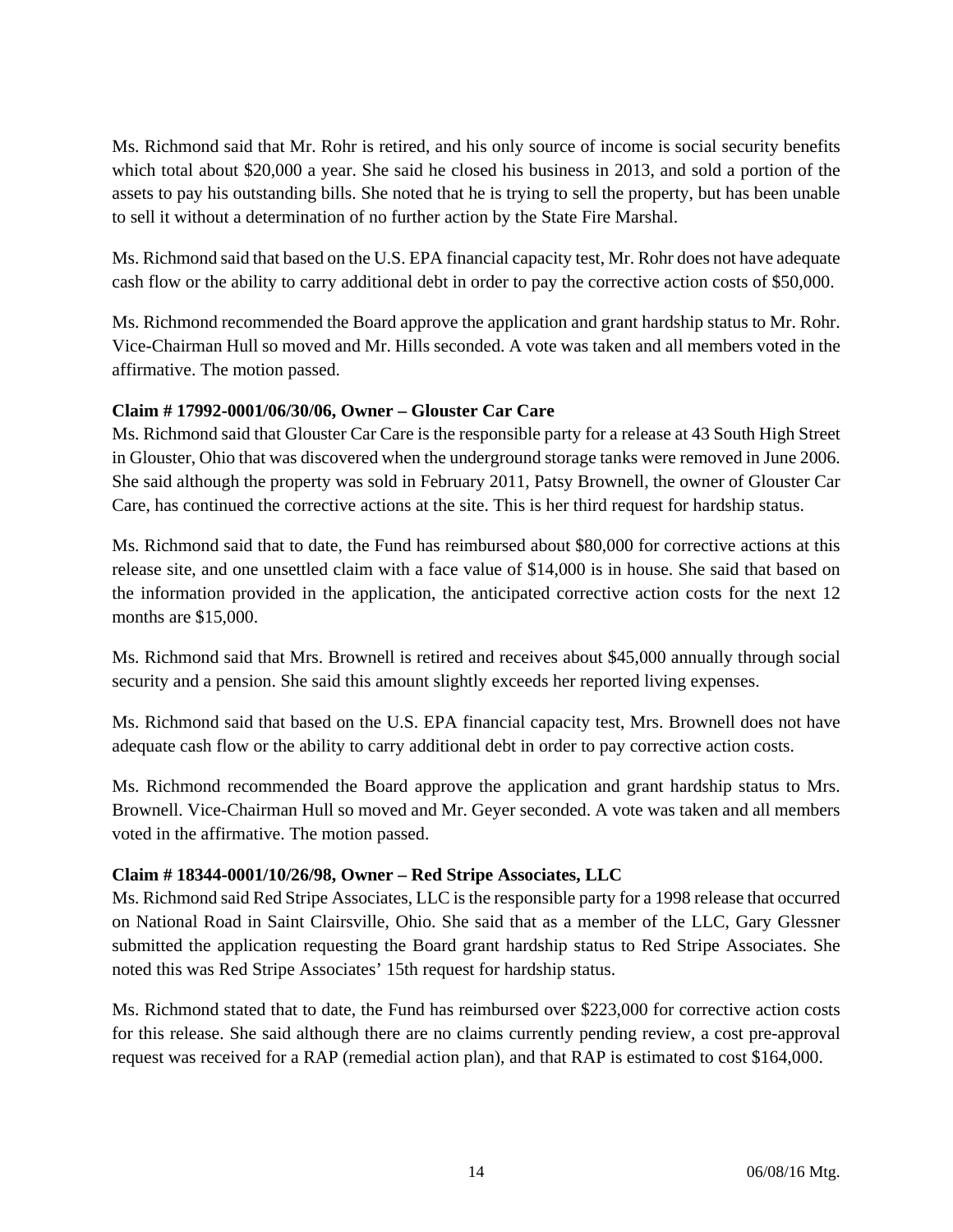Ms. Richmond said the property and business were sold in November 2008, and Red Stripe Associates provided financing to the new owner. She said no additional funds are being generated by the corporation.

Ms. Richmond said that based on the U.S. EPA financial capacity test, and information submitted with the application, there is less than a 50% probability that Red Stripe Associates can afford \$164,000 in corrective action costs in the next year.

Ms. Richmond recommended the Board approve the application and grant hardship status to Red Stripe Associates, LLC. Vice-Chairman Hull so moved and Mr. Bryant seconded. A vote was taken and all members voted in the affirmative. The motion passed.

## **Claim # 19924-0001/05/06/14, Owner – P&W Properties, LLC d/b/a Route 22 Sunoco**

Ms. Richmond said that P&W Properties, LLC is the responsible party for a 2013 release that occurred in Lancaster, Ohio. She said as the owners of P&W Properties, LLC, Donald and Cindy Husband are requesting the Board grant hardship status to the LLC. This is its second request for hardship status.

Ms. Richmond stated that to date, the Fund has reimbursed about \$18,000 for corrective action costs for this release, and there is one unsettled claim in house with a face value of \$5,200. She said the corrective action work expected to take place over the next 12 months is estimated to cost \$30,000.

Ms. Richmond said Mr. and Mrs. Husband are the only members of the LLC, and the only source of income for the LLC is rent payments from Route 22 Enterprises, LLC, which operates the business located on the property. She said that Route 22 Enterprises, LLC paid the deductible portion of the remediation costs and is paying the costs of the remediation.

Ms. Richmond said that based on the U.S. EPA financial capacity test, and information submitted with the application, there is less than a 50% probability that Route 22 Enterprises, LLC can afford \$30,000 in corrective action costs in the next year. She noted that \$30,000 exceeds Route 22 Enterprises, LLC reported taxable income for the five previous tax years.

Ms. Richmond said based the U.S. EPA financial model for corporations, known as ABEL, there is currently insufficient cash flow to self finance the anticipated corrective action costs. Ms. Richmond recommended the Board approve the application and grant hardship status to P&W Properties, LLC. Vice-Chairman Hull so moved and Mr. Hills seconded. A vote was taken and all members voted in the affirmative. The motion passed.

# **Certificates of Coverage – Ratifications:**

Chairman Rocco called upon Ms. Richmond to present the lists of owners who have either been issued or denied a Certificate of Coverage for ratification by the Board.

Ms. Richmond said the lists behind Tabs 10 and 11 are listings of facilities that, since the March Board meeting, had been issued or denied a program year 2014 or 2015 Certificate of Coverage.

Ms. Richmond said the process used to review the fee applications and issue or deny a Certificate of Coverage includes a review for completeness to determine full payment was received; financial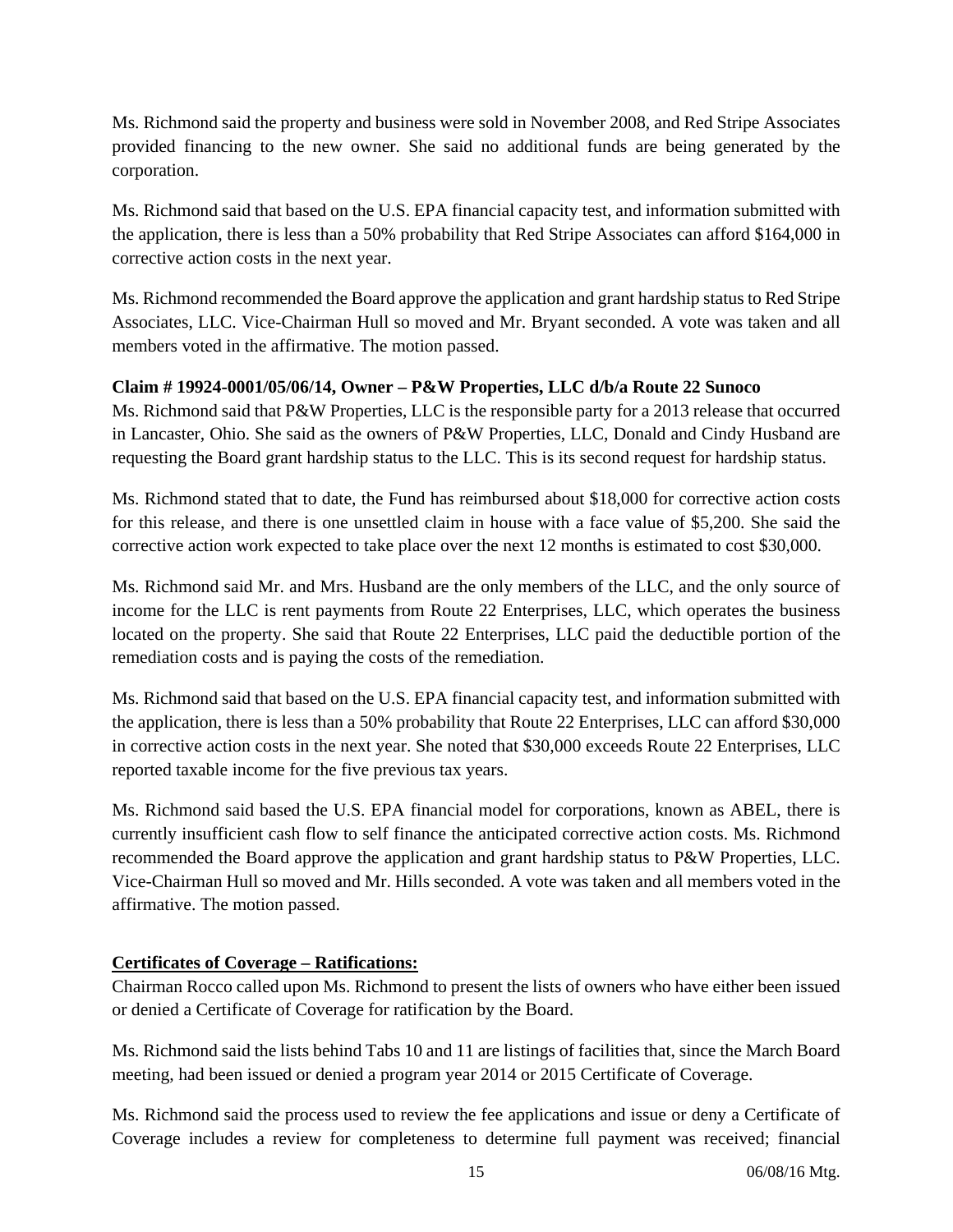responsibility for the deductible has been demonstrated; and the owner has certified with his signature that he is in compliance with the State Fire Marshal's rules for the operation and maintenance of petroleum underground storage tanks. She said if these requirements are met and if the tanks existed in previous years, a Certificate for the subject tanks has been issued to the owner in at least one of the prior two years, then a Certificate of Coverage is issued.

Ms. Richmond explained that if deficiencies or compliance issues are identified, notice is provided to the owner in accordance with the Board's rules. The owner is provided 30 days to respond to the notice with information to correct the deficiency or compliance issue. If correcting information is not received within this time, a determination denying the Certificate of Coverage is issued to the owner.

She said the Board's rules and the Revised Code make provisions for an appeal of the determination. Ms. Richmond said that throughout this process, the Board's staff works with the owner to correct the fee statement record and if necessary, refers the owner to BUSTR to correct the registration record.

Ms. Richmond requested the Board ratify her actions with respect to the issuance of the 2014 program year Certificates of Coverage for the two facilities included on the list behind Tab 10.

Vice-Chairman Hull moved to ratify the issuance of the 2014 Certificates of Coverage for the facilities listed. Mr. Pisula seconded. A vote was taken and all members were in favor. The motion passed.

Ms. Richmond requested the Board ratify her actions with respect to the denial of the 2014 program year Certificates of Coverage for the six facilities included on the list behind the Tab 10 green divider page.

Vice-Chairman Hull moved to ratify the denial of the 2014 Certificates of Coverage that were listed. Mr. Fleming seconded. A vote was taken and all members were in favor. The motion passed.

Ms. Richmond requested the Board ratify her actions with respect to the issuance of the 2015 program year Certificates of Coverage for the 63 owners of 74 facilities included on the list behind Tab 11.

Vice-Chairman Hull moved to ratify the issuance of the 2015 Certificates of Coverage for the facilities listed. Mr. Bryant seconded. A vote was taken and all members were in favor. The motion passed.

Ms. Richmond requested the Board ratify her actions with respect to the denial of the 2015 program year Certificates of Coverage for the 53 owners of 60 facilities included on the list behind the Tab 11 green divider page.

Vice-Chairman Hull moved to ratify the denial of the 2015 Certificates of Coverage that were listed. Mr. Fleming seconded. A vote was taken and all members were in favor. The motion passed.

# **Executive Session:**

Chairman Rocco requested a motion to enter into executive session with counsel pursuant to Ohio Revised Code 121.22(G)(3) to discuss matters of pending or imminent court action. Vice-Chairman Hull so moved. Mr. Geyer seconded. Chairman Rocco called for a roll call. The following members